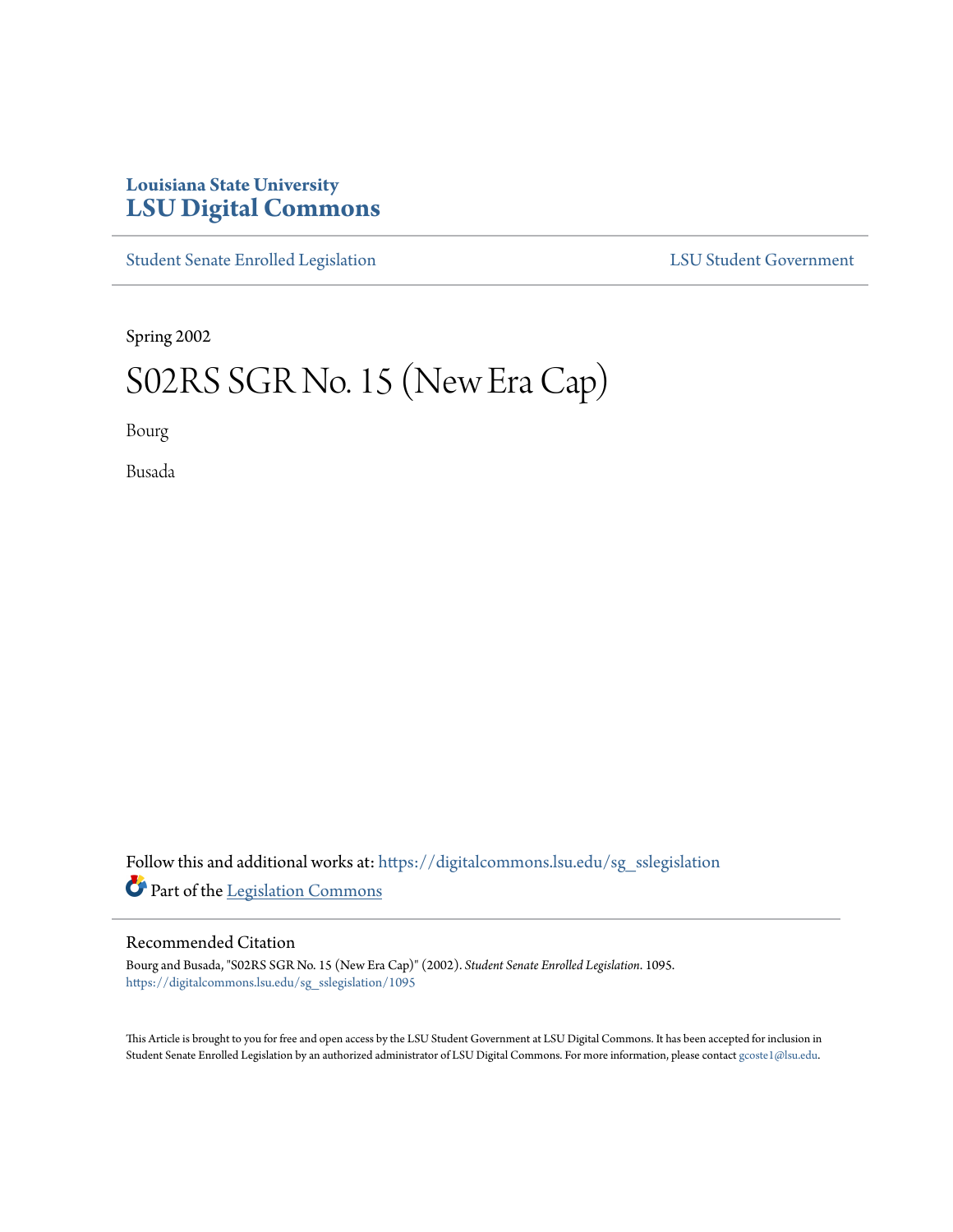**STUDENT GOVERNMENT FINAL**

LOUISIANA STATE UNIVERSITY

#### **STUDENT SENATE 13 MARCH 2002 SGR NO. 15 BY: SENATORS BOURG AND BUSADA**

## **A RESOLUTION**

#### TO SHOW STUDENT SUPPORT FOR LSU A&M TO SUSPEND ITS CONTRACT WITH NEW ERA CAP COMPANY.

- **PARAGRAPH 1:** WHEREAS, NEW ERA IS A LICENSEE OF LSU A&M, AND
- **PARAGRAPH 2:** WHEREAS, LSU A&M IS A MEMBER OF THE WORKER RIGHTS CONSORTIUM (WRC), WHOSE CODE OF CONDUCT REQUIRES THAT ALL LICENSEES ADHERE TO THE PRINCIPLES SET FORTH IN THE CODE, AND
- **PARAGRAPH 3:** WHEREAS, BY JOINING THE WRC, LSU HAS COMMITTED TO CONDUCTING ITS BUSINESS AFFAIRS IN A SOCIALLY RESPONSIBLE AND ETHICAL MANNER THAT UPHOLDS THE RIGHTS OF THE PEOPLE PRODUCING LSU APPAREL, AND
- **PARAGRAPH 4:** WHEREAS, ACCORDING TO A WRC INVESTIGATION, NEW ERA'S FACTORY IN DERBY, NEW YORK OPERATES IN VIOLATION OF THE WRC CODE OF CONDUCT BY CONSISTANTLY UNDERMINING WORKERS' LEGAL RIGHT TO ORGANIZE BY REFUSING TO NEGOTIATE IN GOOD FAITH WITH THE ORGANIZATION WORKERS CHOSE TO REPRESENT THEMSELVES, THE COMMUNICATION WORKERS OF AMERICA (CWA) LOCAL 14177, AND RESPONDING TO WORKERS' SUCCESSFUL ATTEMPT TO JOIN A UNION BY MOVING PRODUCTION TO NON-UNIONIZED FACTORIES IN ALABAMA AND SWEATSHOPS IN BANGLADESH AND LAYING OFF EMPLOYEES AT DERBY, AND
- **PARAGRAPH 5:** WHEREAS, ACCORDING TO THE WRC, NEW ERA'S FACTORY IN DERBY, NEW YORK OPERATES IN VIOLATION OF THE WRC CODE OF CONDUCT BY FAILING TO PROVIDE A SAFE AND HEALTHY WORKING ENVIRONMENT AND BY REFUSING TO CORRECT VIOLATIONS CITED IN A REPORT BY FEDERAL OCCUPATIONAL SAFETY AND HEALTH ADMINISTRATION (OSHA), AND